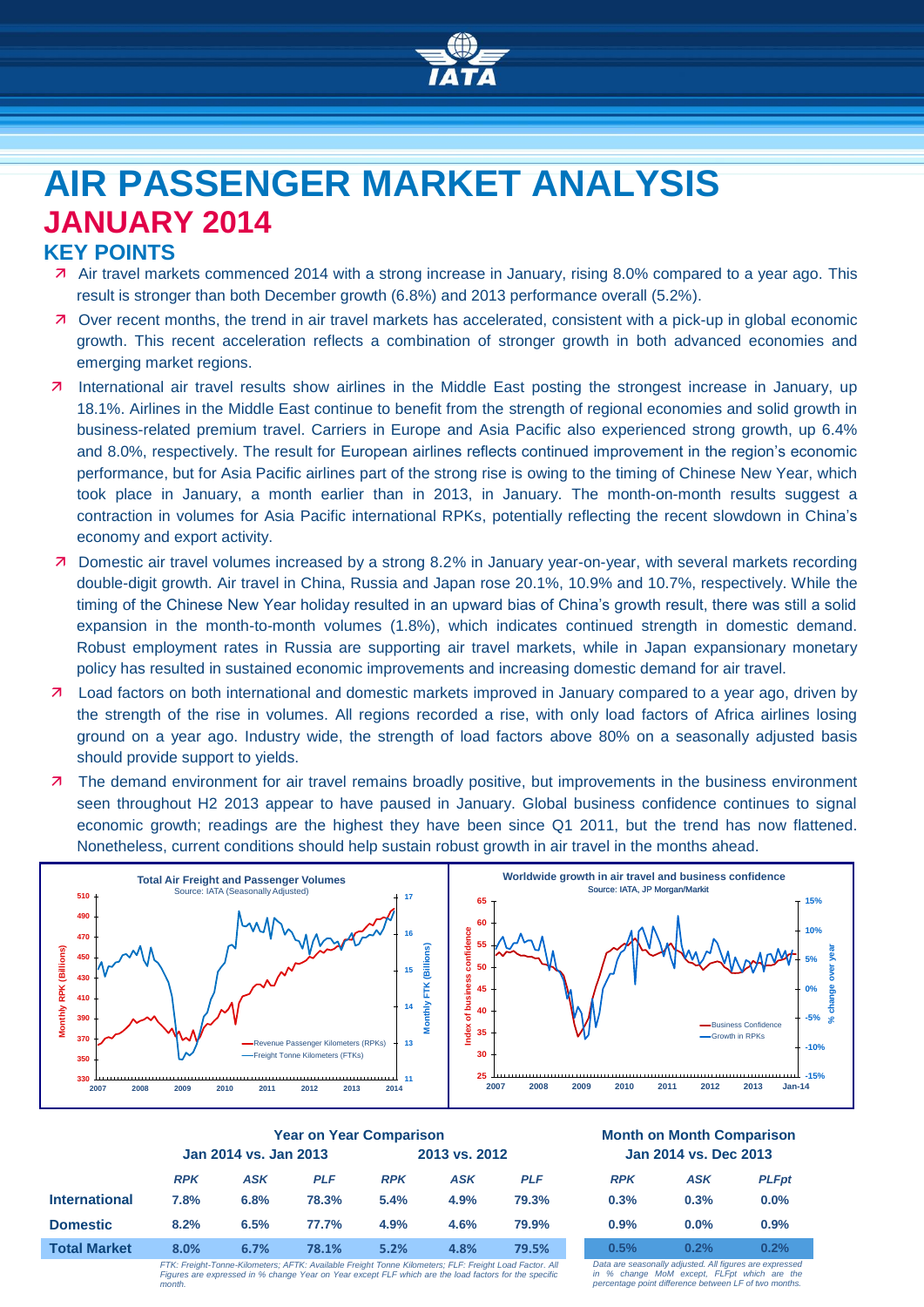# **PASSENGER MARKET**

#### **International Markets**



- Air travel on international markets increased by a robust 7.8% in January compared to a year ago, accelerating on December growth (6.4%). There was also an expansion in volumes in January compared to December (0.3%), which matched the increase in capacity, keeping seasonally adjusted load factors unchanged in January compared to December.
- 7 International air travel results show airlines in the Middle East posting the strongest increase in January, up 18.1%. Airlines in the Middle East continue to benefit from the strength of regional economies and solid growth in business-related premium travel. Business-related air travel has been supported by performance of internationally trading industries, which will likely continue expanding as export orders suggest further gains in trade ahead. Solid performance of key economies like Saudi Arabia and the United Arab Emirates has also supported strong expansion in both business and leisure travel to regions such as Europe.
- Asia Pacific airlines also recorded strong growth, up 8.0%, but this result is partly distorted by the timing of the Chinese New Year in January, a month earlier than in 2013. The month-on-month results suggests a contraction in volumes, which indicates a continuation of the slower growth momentum seen toward the end of 2013, likely in part reflecting the signs of slowdown in the Chinese economy. Economic growth in China picked up toward the end of H1 2013, benefitting other major Asian economies and providing a boost to regional trade volumes, which had incurred significant declines mid-year. But by year end, there were signs of slowdown – growth in business activity indicators has slackened as have increases in export orders – which place a downside risk to international travel demand for regional carriers.
- European airlines saw a strong 6.4% rise in international air travel in January compared to a year ago. Modest economic improvements in the Eurozone since Q2, and rising consumer and business confidence have been providing a stronger demand base for international air travel. The services sector has been signaling expansion and job losses in the Eurozone have stabilized. If business activity continues to grow, employment and consumer demand could see some improvement in early 2014, providing sustained support to air travel demand.
- Growth on airlines in other regions was relatively slower than those described above. North American airlines international RPKs rose 3.5% in January year-on-year, similar to the growth throughout 2013 (3.0%). Air travel on carriers in the region should continue to expand at least these rates in the months ahead, with the demand backdrop showing signs of improvement, employment growth picking-up and consumer spending on the rise.
- Growth in international travel on Latin American and African carriers was 4.4% and 2.7% in January year-onyear, respectively. Both results are well below the overall growth performance in 2013. For Latin American carriers, the outlook for growth remains broadly positive, however, with continued robust performance of economies like Colombia, Peru and Chile, and the up-coming demand to be generated by the FIFA World Cup in Brazil. By contrast, the weak result for airlines in Africa could be in part reflecting adverse developments in some parts of the continent, with the slowdown of major economy South Africa as well as some moderation in trade volumes.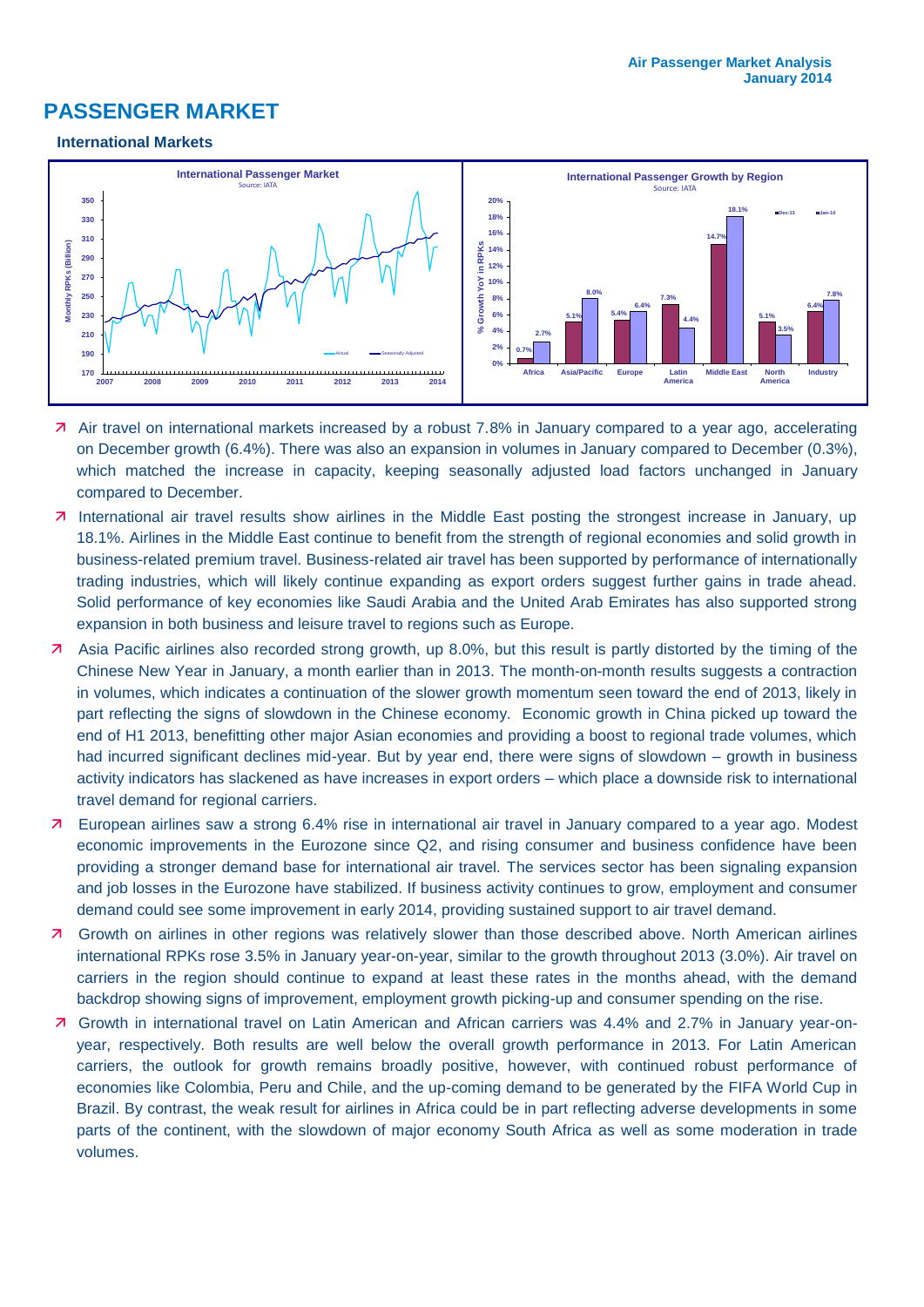#### **Air Passenger Market Analysis January 2014**



#### **Domestic Market**



- Domestic air travel volumes increased by a strong 8.2% in January year-on-year, with several markets recording double-digit growth. Domestic market load factors reached 77.7% in January, up 1.2% pts. compared to a year ago, supported by the strong rise in demand in most markets.
- Air travel in China, Russia and Japan rose 20.1%, 10.9% and 10.7%, respectively. While the timing of the Chinese New Year holiday resulted in an upward bias of China's growth result, there was still a solid expansion in the month-to-month volumes (1.8%), which indicates continued strength in domestic demand. And although there have been indicators of slowdown in the Chinese economy, as mentioned in the previous section, domestic demand remains solid and that should support continued growth in air travel. Air travel in Russia has been supported by the government's policy to sustain employment and incomes. In Japan, expansionary monetary policy has resulted in sustained economic improvements and increasing domestic demand for air travel.
- Air travel in Brazil and India is not growing at rates as fast as those in the other BRIC states, but January demand showed some improvement on the trend in 2013. Growth in air travel rose 7.9% and 3.1%, respectively. The fundamental drivers in both Brazil and India remain fragile and both economies have suffered setbacks over recent years, weakening domestic demand. In the case of Brazil, however, the economy should receive some boost from the upcoming World Cup mid-year.
- Air travel growth in Australia remains subdued, up just 3.1% in January year-on-year. Despite interest rate cuts, the economy remains broadly sluggish with rising unemployment and fragile business and consumer confidence tainting the performance outlook for the coming year.
- In the US, domestic air travel rose 2.1% in January, in line with the growth trend in 2013. Domestic air travel in the US should receive support for continued growth with recent increases in consumer confidence throughout the year as well as rising employment activity.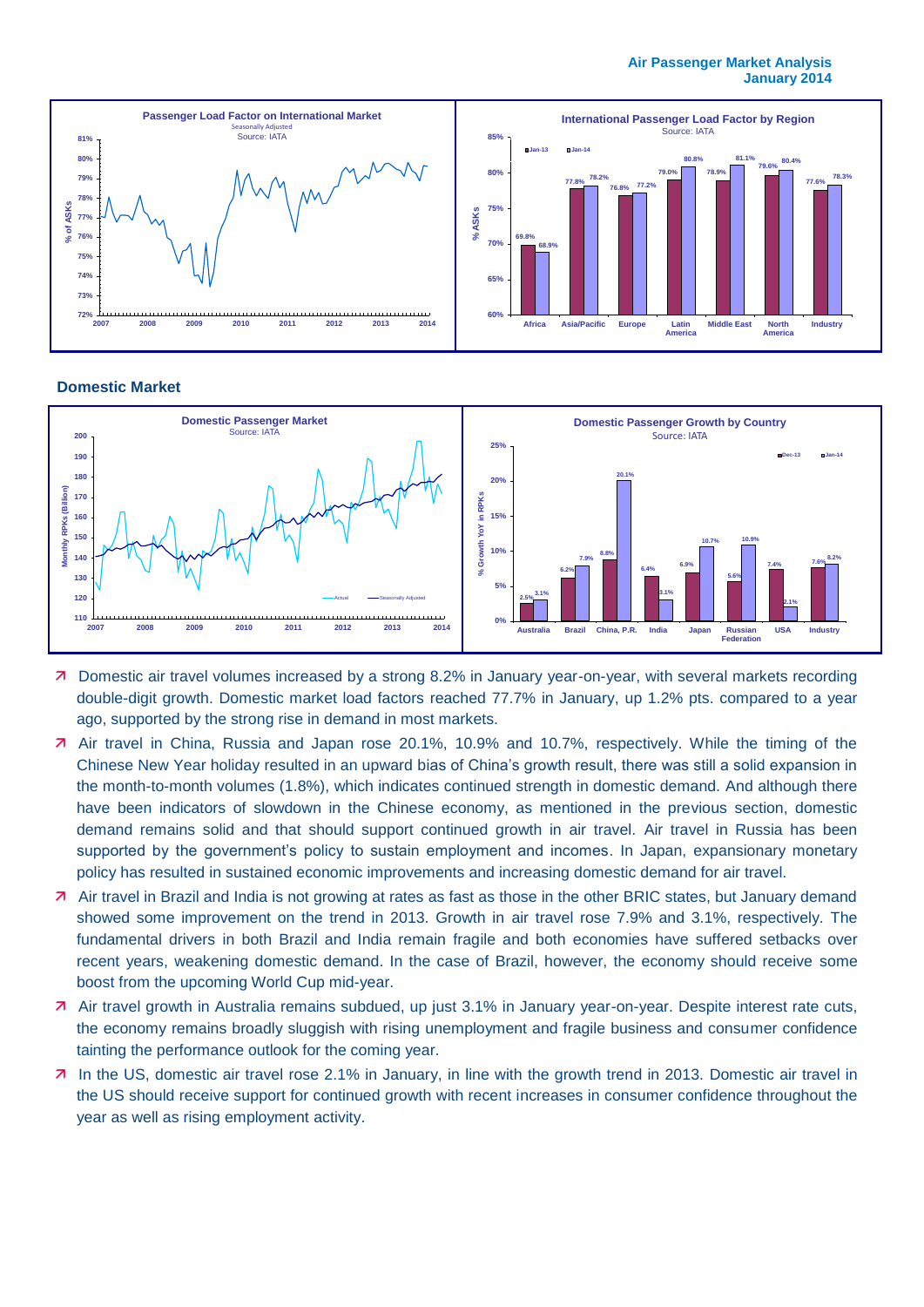#### **Air Passenger Market Analysis January 2014**



### **Total Market (Domestic + International)**

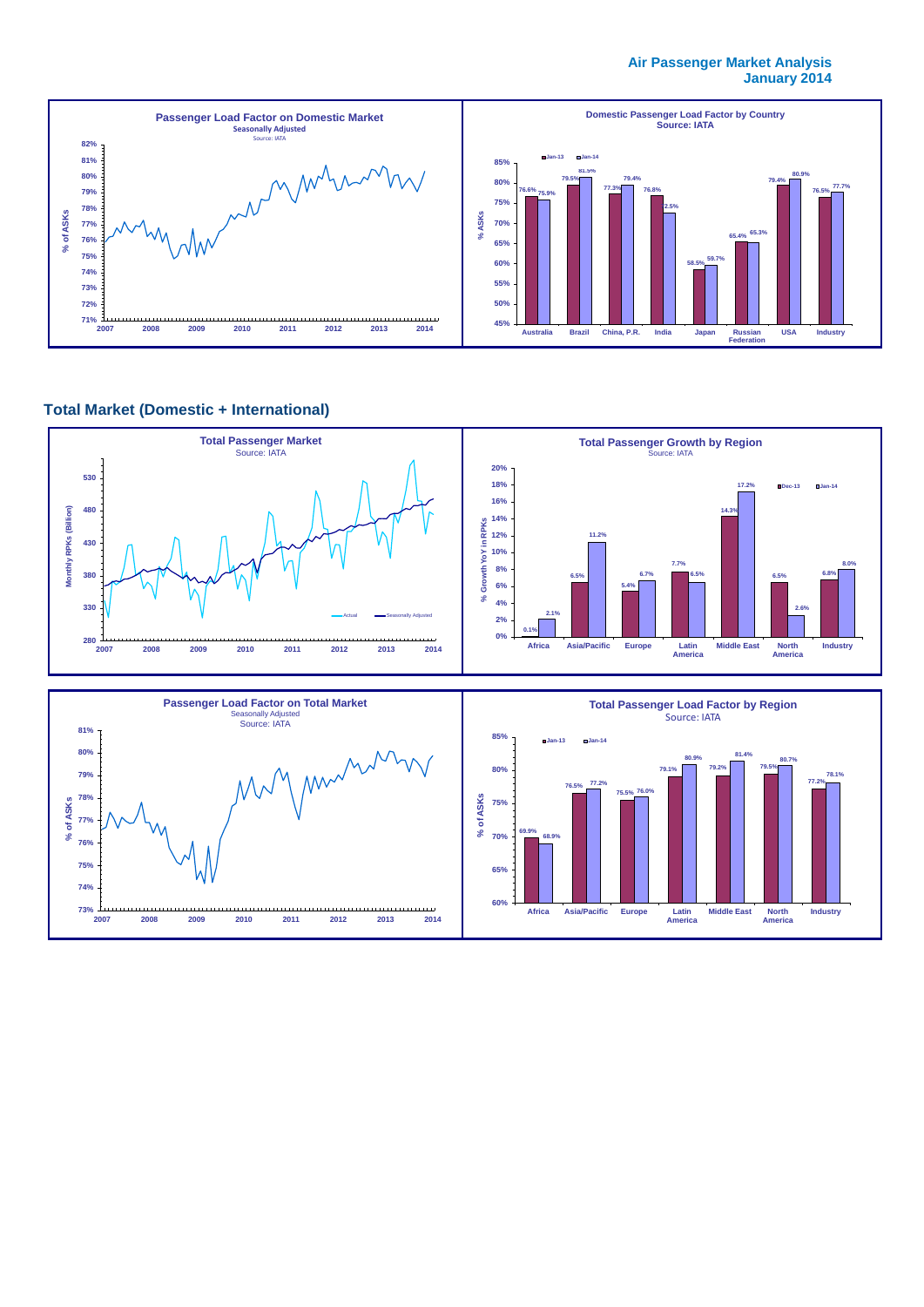# **ANNEX**

| <b>Year on Year</b><br><b>Comparison</b> | Jan 2014 vs Jan 2013 |            |            | 2013 vs. 2012 |            |            |  |
|------------------------------------------|----------------------|------------|------------|---------------|------------|------------|--|
|                                          | <b>RPK</b>           | <b>ASK</b> | <b>PLF</b> | <b>RPK</b>    | <b>ASK</b> | <b>PLF</b> |  |
| <b>Africa</b>                            | 2.7%                 | 4.0%       | 68.9%      | 5.5%          | 5.2%       | 69.0%      |  |
| <b>Asia/Pacific</b>                      | 8.0%                 | 7.5%       | 78.2%      | 5.3%          | 5.2%       | 77.7%      |  |
| <b>Europe</b>                            | 6.4%                 | 5.9%       | 77.2%      | 3.8%          | 2.8%       | 81.0%      |  |
| <b>Latin America</b>                     | 4.4%                 | 2.0%       | 80.8%      | 8.1%          | 7.4%       | 79.2%      |  |
| <b>Middle East</b>                       | 18.1%                | 15.0%      | 81.1%      | 12.1%         | 12.8%      | 77.3%      |  |
| <b>North America</b>                     | 3.5%                 | 2.5%       | 80.4%      | 3.0%          | 2.2%       | 82.8%      |  |
| <b>International</b>                     | 7.8%                 | 6.8%       | 78.3%      | 5.4%          | 4.9%       | 79.3%      |  |
| <b>Australia</b>                         | 3.1%                 | 4.0%       | 75.9%      | 2.8%          | 3.8%       | 76.5%      |  |
| <b>Brazil</b>                            | 7.9%                 | 5.3%       | 81.5%      | 0.8%          | $-3.3%$    | 76.3%      |  |
| China P.R.                               | 20.1%                | 16.9%      | 79.4%      | 11.7%         | 12.2%      | 80.3%      |  |
| <b>India</b>                             | 3.1%                 | 9.3%       | 72.5%      | 4.0%          | 3.5%       | 74.6%      |  |
| Japan                                    | 10.7%                | 8.5%       | 59.7%      | 5.2%          | 5.1%       | 64.3%      |  |
| <b>Russian Federation</b>                | 10.9%                | 11.1%      | 65.3%      | 9.6%          | 9.1%       | 74.0%      |  |
| <b>US</b>                                | 2.1%                 | 0.2%       | 80.9%      | 1.9%          | 1.9%       | 83.8%      |  |
| <b>Domestic</b>                          | 8.2%                 | 6.5%       | 77.7%      | 4.9%          | 4.6%       | 79.9%      |  |
| <b>Africa</b>                            | 2.1%                 | 3.7%       | 68.9%      | 5.1%          | 4.5%       | 69.9%      |  |
| <b>Asia/Pacific</b>                      | 11.2%                | 10.3%      | 77.2%      | 7.1%          | 7.1%       | 77.6%      |  |
| <b>Europe</b>                            | 6.7%                 | 6.1%       | 76.0%      | 3.8%          | 2.7%       | 80.2%      |  |
| <b>Latin America</b>                     | 6.5%                 | 4.1%       | 80.9%      | 6.3%          | 4.5%       | 78.0%      |  |
| <b>Middle East</b>                       | 17.2%                | 14.1%      | 81.4%      | 11.4%         | 12.0%      | 77.6%      |  |
| <b>North America</b>                     | 2.6%                 | 1.1%       | 80.7%      | 2.3%          | 2.0%       | 83.4%      |  |
| <b>Total Market</b>                      | 8.0%                 | 6.7%       | 78.1%      | 5.2%          | 4.8%       | 79.5%      |  |

*RPK: Revenue-Passenger-Kilometers; ASK: Available-Seat-Kilometers; PLF: Passenger-Load-Factor; All Figures are expressed in % change Year on Year except PLFwhich are the load factors for the specific month.*